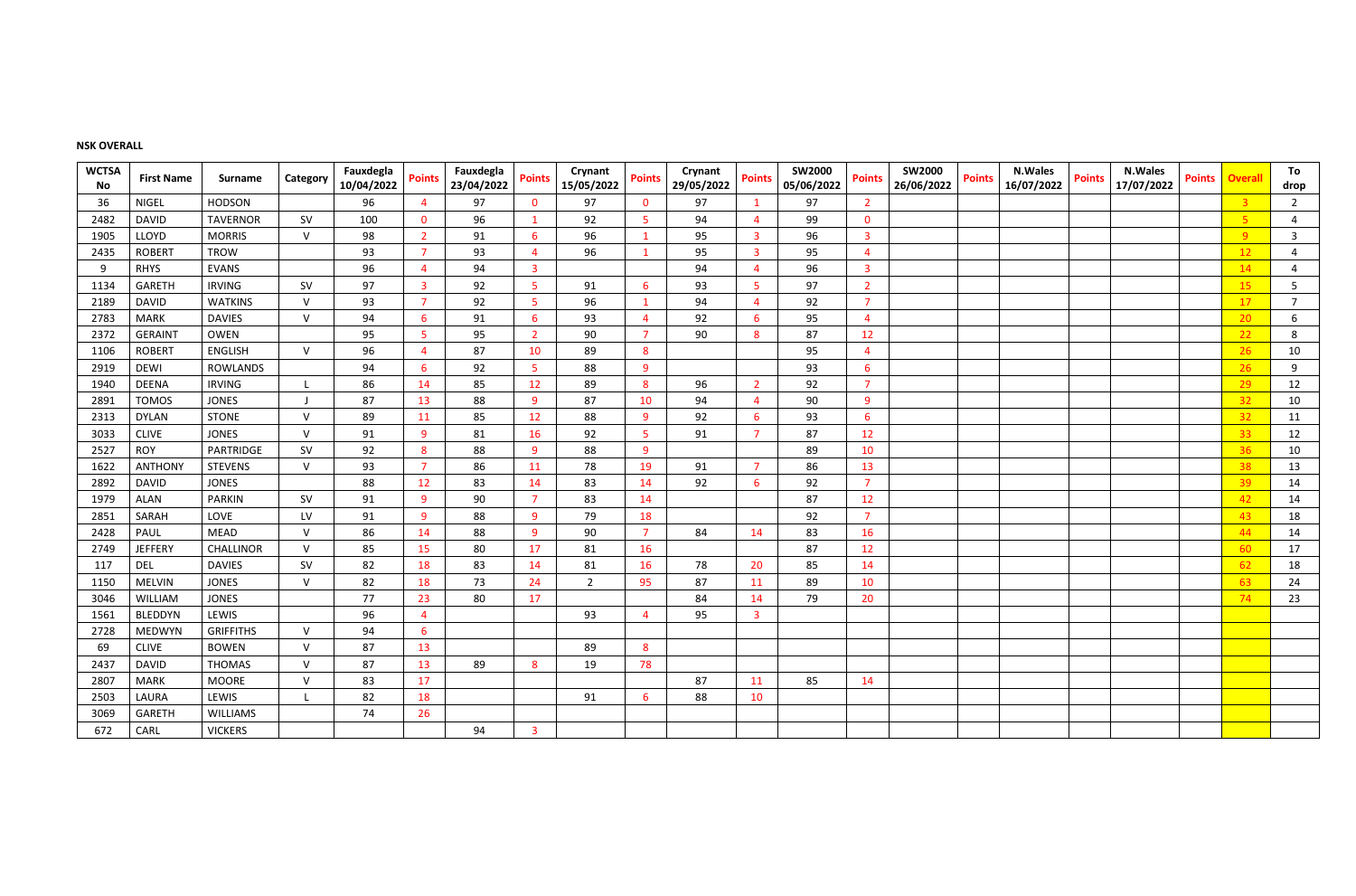| 2089 | <b>ROBERT</b>  | ACE             | V          | 85 | 12 | 83 | 14             | 85 | 13              |    |              |  |  |  |
|------|----------------|-----------------|------------|----|----|----|----------------|----|-----------------|----|--------------|--|--|--|
| 3072 | ALEX           | CHALLINOR       |            | 85 | 12 | 87 | 10             |    |                 | 87 | 12           |  |  |  |
| 2942 | LOWRI          | <b>JONES</b>    | $\Box$     | 55 | 42 | 66 | 31             |    |                 | 54 | 45           |  |  |  |
| 883  | <b>STUART</b>  | MANWARING       | $\vee$     |    |    | 85 | 12             | 83 | 15              |    |              |  |  |  |
| 451  | CAROL          | <b>FRANCIS</b>  | <b>LSV</b> |    |    | 88 | 9              | 82 | 16              | 89 | 10           |  |  |  |
| 2262 | <b>MELVIN</b>  | <b>MATTHEWS</b> | SV         |    |    | 91 | 6 <sup>1</sup> | 86 | 12 <sup>2</sup> | 91 | -8           |  |  |  |
| 725  | BRYAN          | PHILLIPS        | V          |    |    | 97 | $\mathbf{0}$   | 92 | 6               | 93 | 6            |  |  |  |
| 35   | <b>ROBERT</b>  | <b>HODSON</b>   | SV         |    |    | 90 | $\overline{7}$ | 88 | 10              | 91 | -8           |  |  |  |
| 1031 | <b>GETHIN</b>  | RANDS           |            |    |    | 94 | $\mathbf{3}$   | 91 |                 | 92 |              |  |  |  |
| 2901 | PAUL           | PRATT           | $\vee$     |    |    | 91 | 6              | 86 | 12 <sup>2</sup> | 92 |              |  |  |  |
| 3076 | ALEX           | <b>HUGHES</b>   |            |    |    | 76 | 21             | 78 | 20              |    |              |  |  |  |
| 3059 | CHRIStopher    | <b>HUGHES</b>   |            |    |    | 90 | $\overline{7}$ | 89 | 9               |    |              |  |  |  |
| 2165 | <b>HYWEL</b>   | <b>JOHN</b>     |            |    |    | 96 |                | 93 |                 | 94 |              |  |  |  |
| 1863 | PAUL           | <b>HEYWOOD</b>  | $\vee$     |    |    | 94 | $\overline{3}$ | 98 | $\mathbf{0}$    | 95 |              |  |  |  |
| 752  | JAMES          | HOUSE           | SV         |    |    |    |                | 92 | b.              |    |              |  |  |  |
| 2365 | <b>JOHN</b>    | <b>DAVIES</b>   | $\vee$     |    |    |    |                | 91 |                 | 90 | $\Omega$     |  |  |  |
| 2612 | <b>DEBORAH</b> | <b>DAVIES</b>   | LV         |    |    |    |                | 92 | 6               | 90 | $\mathbf{Q}$ |  |  |  |
| 2480 | <b>STEVEN</b>  | PULLIN          |            |    |    |    |                |    |                 | 95 |              |  |  |  |
| 212  | JOHN           | <b>THOMAS</b>   | <b>SV</b>  |    |    |    |                |    |                 | 91 | 8            |  |  |  |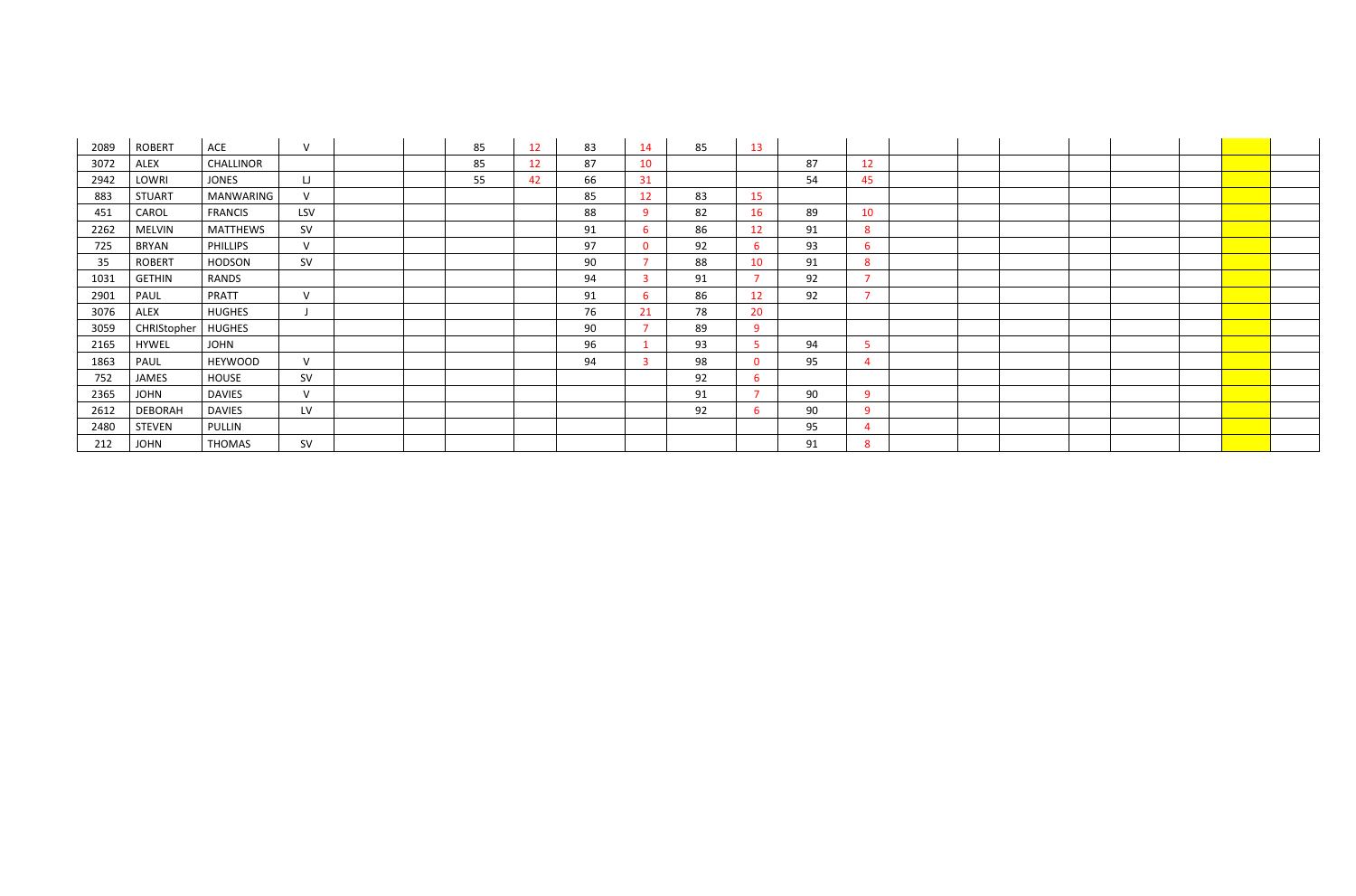#### **SENIORS**

| <b>WCTSA</b><br><b>No</b> | <b>First Name</b> | Surname          | Category | Fauxdegla<br>10/04/2022 | <b>Points</b>   | Fauxdegla<br>23/04/2022 | <b>Points</b> | <b>Crynant</b><br>15/05/2022 | <b>Points</b>            | Crynant<br>29/05/2022 | <b>Points</b> | <b>SW2000</b><br>05/06/2022 | <b>Points</b> | <b>SW2000</b><br>26/06/2022 | <b>Points</b> | <b>N.Wales</b><br>16/07/2022 | <b>Points</b> | <b>N.Wales</b><br>17/07/2022 | <b>Points</b> | <b>Overall</b> | To<br>drop |
|---------------------------|-------------------|------------------|----------|-------------------------|-----------------|-------------------------|---------------|------------------------------|--------------------------|-----------------------|---------------|-----------------------------|---------------|-----------------------------|---------------|------------------------------|---------------|------------------------------|---------------|----------------|------------|
| 36                        | <b>NIGEL</b>      | <b>HODSON</b>    |          | 96                      |                 | 97                      |               | 97                           | $\mathbf{0}$             | 97                    |               | 97                          |               |                             |               |                              |               |                              |               | $\overline{3}$ |            |
| 2435                      | <b>ROBERT</b>     | <b>TROW</b>      |          | 93                      |                 | 93                      |               | 96                           |                          | 95                    |               | 95                          |               |                             |               |                              |               |                              |               | 12             | 4          |
|                           | <b>RHYS</b>       | <b>EVANS</b>     |          | 96                      |                 | 94                      | -3            |                              |                          | 94                    |               | 96                          |               |                             |               |                              |               |                              |               | 14             |            |
| 2372                      | <b>GERAINT</b>    | OWEN             |          | 95                      |                 | 95                      |               | 90                           |                          | 90                    |               | 87                          | 12            |                             |               |                              |               |                              |               | 22             | 8          |
| 2919                      | <b>DEWI</b>       | ROWLANDS         |          | 94                      |                 | 92                      |               | 88                           | 9                        |                       |               | 93                          | h             |                             |               |                              |               |                              |               | 26             | 9          |
| 2892                      | <b>DAVID</b>      | <b>JONES</b>     |          | 88                      | 12              | 83                      | 14            | 83                           | 14                       | 92                    |               | 92                          |               |                             |               |                              |               |                              |               | 39             | 14         |
| 3046                      | WILLIAM           | <b>JONES</b>     |          | 77                      | 23              | 80                      | 17            |                              |                          | 84                    | 14            | 79                          | 20            |                             |               |                              |               |                              |               | 74             | 23         |
| 1561                      | <b>BLEDDYN</b>    | LEWIS            |          | 96                      |                 |                         |               | 93                           |                          | 95                    |               |                             |               |                             |               |                              |               |                              |               |                |            |
| 3069                      | <b>GARETH</b>     | <b>WILLIAMS</b>  |          | 74                      | 26 <sup>2</sup> |                         |               |                              |                          |                       |               |                             |               |                             |               |                              |               |                              |               |                |            |
| 672                       | CARL              | <b>VICKERS</b>   |          |                         |                 | 94                      | -3            |                              |                          |                       |               |                             |               |                             |               |                              |               |                              |               |                |            |
| 3072                      | <b>ALEX</b>       | <b>CHALLINOR</b> |          |                         |                 | 85                      | 12            | 87                           | 10                       |                       |               | 87                          | 12            |                             |               |                              |               |                              |               |                |            |
| 1031                      | <b>GETHIN</b>     | RANDS            |          |                         |                 |                         |               | 94                           | $\overline{3}$           | 91                    |               | 92                          |               |                             |               |                              |               |                              |               |                |            |
| 3059                      | CHRIStopher       | <b>HUGHES</b>    |          |                         |                 |                         |               | 90                           | $\overline{\phantom{a}}$ | 89                    | $\Omega$      |                             |               |                             |               |                              |               |                              |               |                |            |
| 2165                      | <b>HYWEL</b>      | <b>JOHN</b>      |          |                         |                 |                         |               | 96                           |                          | 93                    |               | 94                          |               |                             |               |                              |               |                              |               |                |            |
| 2480                      | <b>STEVEN</b>     | PULLIN           |          |                         |                 |                         |               |                              |                          |                       |               | 95                          |               |                             |               |                              |               |                              |               |                |            |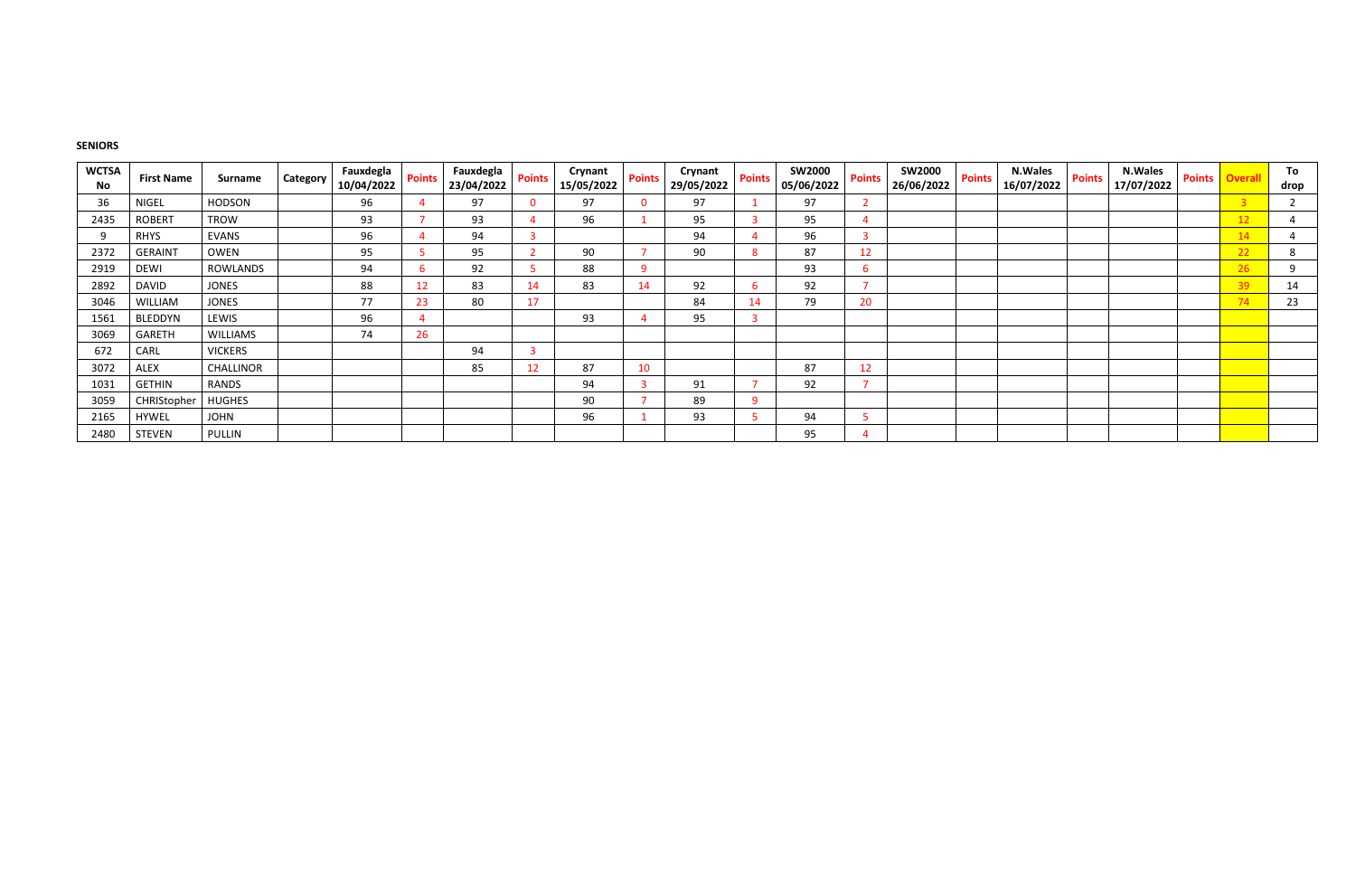#### **VETERANS**

| <b>WCTSA</b> | <b>First Name</b> | Surname          | Category      | Fauxdegla  | <b>Points</b>  | Fauxdegla  | <b>Points</b> | Crynant        | <b>Points</b>  | Crynant    | <b>Points</b>   | <b>SW2000</b> | <b>Points</b>  | <b>SW2000</b> | <b>Points</b> | <b>N.Wales</b> | <b>Points</b> | <b>N.Wales</b> | <b>Points</b> | <b>Overall</b> | To              |
|--------------|-------------------|------------------|---------------|------------|----------------|------------|---------------|----------------|----------------|------------|-----------------|---------------|----------------|---------------|---------------|----------------|---------------|----------------|---------------|----------------|-----------------|
| No           |                   |                  |               | 10/04/2022 |                | 23/04/2022 |               | 15/05/2022     |                | 29/05/2022 |                 | 05/06/2022    |                | 26/06/2022    |               | 16/07/2022     |               | 17/07/2022     |               |                | drop            |
| 1905         | LLOYD             | <b>MORRIS</b>    | $\mathsf{V}$  | 98         | $\overline{2}$ | 91         | -6            | 96             |                | 95         |                 | 96            | -3             |               |               |                |               |                |               | 9 <sup>°</sup> | 3               |
| 2189         | <b>DAVID</b>      | <b>WATKINS</b>   | $\mathcal{U}$ | 93         |                | 92         | -5            | 96             |                | 94         |                 | 92            | $\overline{7}$ |               |               |                |               |                |               | 17             |                 |
| 2783         | <b>MARK</b>       | <b>DAVIES</b>    | $\mathcal{U}$ | 94         | 6              | 91         | -6            | 93             |                | 92         |                 | 95            | -4             |               |               |                |               |                |               | 20             | 6               |
| 1106         | <b>ROBERT</b>     | <b>ENGLISH</b>   | $\mathsf{V}$  | 96         |                | 87         | 10            | 89             | 8              |            |                 | 95            | 4              |               |               |                |               |                |               | 26             | 10 <sup>°</sup> |
| 2313         | <b>DYLAN</b>      | <b>STONE</b>     | $\mathsf{V}$  | 89         | 11             | 85         | 12            | 88             | 9              | 92         | -6              | 93            | 6              |               |               |                |               |                |               | 32             | 11              |
| 3033         | <b>CLIVE</b>      | <b>JONES</b>     | $\vee$        | 91         | 9              | 81         | 16            | 92             | 5.             | 91         |                 | 87            | 12             |               |               |                |               |                |               | 33             | 12              |
| 1622         | <b>ANTHONY</b>    | STEVENS          | $\mathsf{V}$  | 93         | ÷              | 86         | 11            | 78             | 19             | 91         |                 | 86            | 13             |               |               |                |               |                |               | 38             | 13              |
| 2428         | PAUL              | MEAD             | $\mathsf{V}$  | 86         | 14             | 88         | -9            | 90             | $\overline{7}$ | 84         | 14              | 83            | 16             |               |               |                |               |                |               | 44             | 14              |
| 2749         | <b>JEFFERY</b>    | <b>CHALLINOR</b> | $\vee$        | 85         | 15             | 80         | 17            | 81             | 16             |            |                 | 87            | 12             |               |               |                |               |                |               | 60             | 17              |
| 1150         | <b>MELVIN</b>     | <b>JONES</b>     | $\mathsf{V}$  | 82         | 18             | 73         | 24            | $\overline{2}$ | 95             | 87         | 11              | 89            | 10             |               |               |                |               |                |               | 63             | 24              |
| 2728         | <b>MEDWYN</b>     | <b>GRIFFITHS</b> | $\mathsf{V}$  | 94         | 6              |            |               |                |                |            |                 |               |                |               |               |                |               |                |               |                |                 |
| 69           | <b>CLIVE</b>      | <b>BOWEN</b>     | $\mathsf{V}$  | 87         | 13             |            |               | 89             | 8              |            |                 |               |                |               |               |                |               |                |               |                |                 |
| 2437         | <b>DAVID</b>      | <b>THOMAS</b>    | $\mathcal{U}$ | 87         | 13             | 89         | -8            | 19             | 78             |            |                 |               |                |               |               |                |               |                |               |                |                 |
| 2807         | <b>MARK</b>       | <b>MOORE</b>     | $\mathsf{V}$  | 83         | 17             |            |               |                |                | 87         | 11              | 85            | 14             |               |               |                |               |                |               |                |                 |
| 2089         | <b>ROBERT</b>     | ACE              | $\mathsf{V}$  |            |                | 85         | 12            | 83             | 14             | 85         | 13              |               |                |               |               |                |               |                |               |                |                 |
| 883          | <b>STUART</b>     | <b>MANWARING</b> | $\vee$        |            |                |            |               | 85             | 12             | 83         | 15              |               |                |               |               |                |               |                |               |                |                 |
| 725          | <b>BRYAN</b>      | <b>PHILLIPS</b>  | $\vee$        |            |                |            |               | 97             | $\mathbf{0}$   | 92         | -6              | 93            | 6              |               |               |                |               |                |               |                |                 |
| 2901         | PAUL              | PRATT            | $\mathsf{V}$  |            |                |            |               | 91             | 6              | 86         | 12 <sup>2</sup> | 92            | <b>-</b>       |               |               |                |               |                |               |                |                 |
| 1863         | PAUL              | <b>HEYWOOD</b>   | $\vee$        |            |                |            |               | 94             | 3              | 98         | $\Omega$        | 95            | -4             |               |               |                |               |                |               |                |                 |
| 2365         | <b>JOHN</b>       | <b>DAVIES</b>    | $\mathsf{V}$  |            |                |            |               |                |                | 91         |                 | 90            | 9              |               |               |                |               |                |               |                |                 |